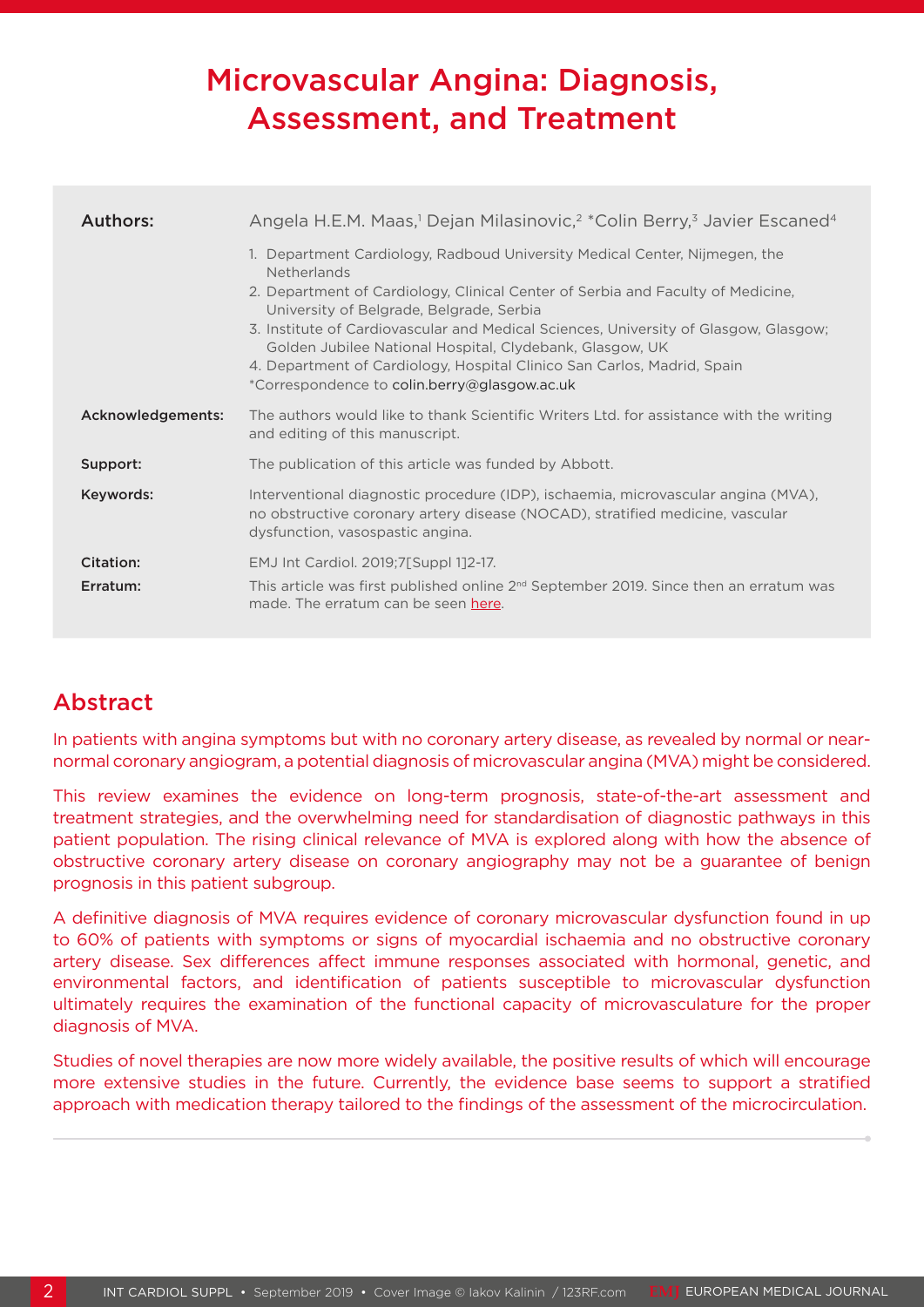PART 1: DESCRIBING THE PROBLEM OF NO OBSTRUCTIVE CORONARY ARTERY DISEASE IN PATIENTS WITH ANGINA SYMPTOMS FOR WHICH THE CAUSE NEEDS TO BE INVESTIGATED

#### Background

Almost half of patients with symptoms of angina pectoris have no obstructive coronary artery disease (NOCAD) revealed by coronary angiography. Many of these patients have a normal or near normal coronary angiogram. This conundrum presents a diagnostic challenge to clinicians, leading to uncertainties regarding appropriate treatment and patient information.<sup>1</sup> The term microvascular angina (MVA), which suggests that coronary microvascular dysfunction (CMD) is the mechanism of angina in patients, was introduced to provide a clinical definition for the significant proportion of patients who present with symptoms and/or signs of myocardial ischaemia yet without obstructive coronary artery disease ([CAD] in most studies defined as absence of epicardial coronary stenosis >50%) at coronary angiography. Around 40–50% of patients fall into this category, $2,3$  with a high frequency of angina without constructive CAD (ANOCA) found more commonly in females compared to males (10%).<sup>14</sup> It is estimated that in the USA and Europe around 3–4 million individuals who present with symptoms of myocardial ischaemia have no obstructive CAD,5,6 and the disease is often unrecognised and undertreated.7 MVA was originally described as a cause of chest pain in patients with normal coronary arteries on angiography,<sup>8</sup> which may include abnormal functioning of endothelial and smooth muscle cells that line the heart arteries. MVA associates with vascular risk factors and atherosclerosis is a common finding with coronary angiography.

For this subgroup of patients with ANOCA, CMD may result in transient myocardial ischaemia and a reduced coronary flow reserve (CFR).<sup>9</sup> As microvascular dysfunction may also be present in conjunction with obstructive CAD and/or myocardial diseases, the clinical entity of MVA is based on what has historically been known as Type I CMD,<sup>9</sup> i.e., microvascular dysfunction in the absence of CAD and myocardial diseases.

Patients with obstructive CAD (mostly defined as ≥50% luminal stenosis and/or fractional flow reserve [FFR] ≤0.80) have established diagnostic pathways with wide availability and access to evidence-based treatment. However, patients with MVA may not only receive an incorrect diagnosis, but until recently, were also considered to be at low risk of cardiovascular events. This assumption is based on little solid evidence to date, with more recent data showing increased risk of cardiovascular events in at least a subpopulation of patients without obstructive CAD on angiography.<sup>10,11</sup> Therefore, the emphasis now is to facilitate the adoption of clinicallyavailable diagnostic methods to rule-in or rule-out the diagnosis of microvascular and vasospastic angina, complementing coronary angiography.<sup>1</sup> Stratified medicine involves the identification of patient subgroups within an undifferentiated population. The subgroups, defined as endotypes, are distinguished by specific disease mechanisms amenable to targeted therapy.

Consolidation of the nomenclature for chronic (stable) coronary syndromes will help to clarify some of the uncertainties and knowledge gaps caused by dysfunction of the coronary microcirculation.10 Historically, the poorly understood enigma of anginal symptoms and/ or signs of myocardial ischaemia coupled with no obstructive CAD on angiography used to be referred to as Syndrome X. This term was unhelpful, especially to affected patients (commonly women), who were prone to misdiagnosis, underrecognition, and sub-optimal management. The contemporary literature has evolved to champion more specific terms such as ANOCA, ischaemia and no obstructive CAD (INOCA), MVA, and vasospastic angina, which should not be used interchangeably.12 Although slightly different from a diagnostic point of view, it is also worth noting myocardial infarction (MI) with nonobstructive coronary arteries in which the presence of acute MI criteria with the absence of obstructive CAD also presents clinicians with similar diagnostic challenges and patient management.13

This multitude of definitions mirrors the heterogeneity of clinical presentations, and at the same time seems to have hampered a systematic approach in terms of both clinical practice and research. The Coronary Vasomotion Disorders International Study (COVADIS) group proposed a standardised set of criteria for the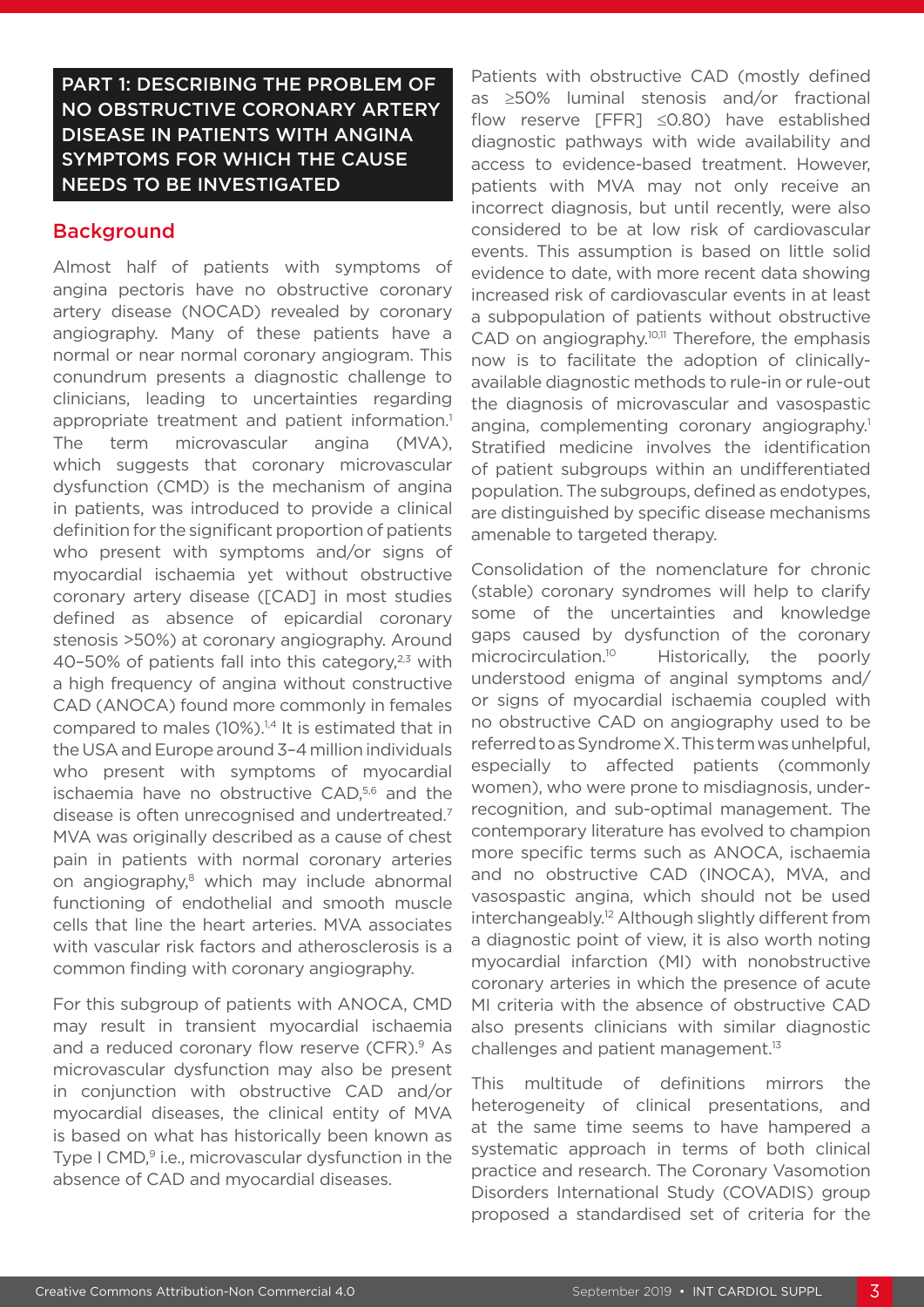diagnosis of MVA consisting of angina symptoms, absence of obstructive CAD (i.e., <50% stenosis or FFR >0.80), objective evidence of myocardial ischaemia on stress testing, and functional impairment of coronary microvasculature. Per expert consensus, all four criteria must be present for the diagnosis of definitive MVA.14 On the other hand, MVA is considered if symptoms of INOCA on angiography are present, in addition to either objective evidence of myocardial ischaemia or microvascular impairment.<sup>14</sup>

The primary focus of this article is to highlight to practicing clinicians the clinical relevance of identifying (rule-in, rule-out) MVA in patients with ANOCA. The authors review the evidence on long-term prognosis, the standardisation of diagnostic pathways including the assessment of coronary microcirculation, and the evolving treatment strategies.

#### Clinical Relevance

The rising clinical relevance of MVA is mainly explained by two contemporary findings: in more than a half of patients investigated for angina symptoms there is no evidence of obstructive CAD on angiography, $2,3$  and the absence of obstructive CAD on coronary angiography may not be a guarantee of benign prognosis in this patient subgroup.15,16

Initial reports of an impaired prognosis in patients without obstructive CAD on angiography originate from The Women's Ischaemia Syndrome Evaluation (WISE) study, which showed that women who presented with signs and symptoms of myocardial ischaemia, and who were confirmed to have no obstructive CAD, had an increased risk of major adverse cardiovascular events (MACE), including death, MI, stroke, and hospitalisation for heart failure.<sup>17</sup> Of note, this group was also more likely to experience a delay in diagnosis for ischaemic heart disease (IHD).<sup>18</sup> A 10-year follow-up data of the WISE study seemed to challenge the notion of an entirely benign prognosis, because the rates of cardiac mortality were 11% and 6% in women with nonobstructive CAD and angiographically normal coronary arteries, respectively.15

These findings were confirmed for both sexes in a large observational trial including 11,223 patients undergoing coronary angiography based on anginal symptoms and 5,705 reference patients without IHD, which showed an increase in 5-year risk of MACE and all-cause mortality in patients with symptoms of stable angina pectoris but without obstructive CAD, as compared with the reference population.2 Moreover, presence of CMD in patients without significant CAD has been associated with impaired prognosis.2

The main problem associated with a lack of angiographic evidence of stenosis in major coronary arteries is that no systematic diagnosis of patients with angina symptoms is done. In general, a scarcity of statistical data exists for patients with specific microvascular disorders, in direct contrast to the widely available prevalence and incidence data for coronary heart disease. Of the limited studies that sought to evaluate patients with chest pain and normal coronary angiography, most are from small single centres.19 That is not to say that the information gained is not valuable, but to gain a broader epidemiological knowledge further research of the microcirculation is required.<sup>20</sup>

The adverse prognosis of patients with anginal symptoms and no obstructive CAD has been shown to, at least in part, originate from an increased occurrence of MI<sup>21</sup> and development of heart failure, including the variant with preserved ejection fraction (HFpEF). There is also evidence of plaque rupture by intravascular ultrasound assessment in some patients, implying a thrombotic pathophysiology 2,6,22,23

In addition to hard endpoints, these patients tend to experience recurrent chest pain leading to repeated visits to the general practitioner, hospital emergency departments, and rehospitalisation for chest pain and repeated coronary angiography. Understandably, chronic chest pain can impair mental health and lead to long-term psychological morbidity. Taken together, these patients experience a reduced quality of life leading to an increased burden placed on healthcare services for repeat assessments and procedures.24

As previously explained, definitive diagnosis of MVA requires the evidence of CMD, which has been shown to be present in up to 60% of patients with symptoms or signs of myocardial INOCA.25 Moreover, presence of CMD in patients without significant CAD has been associated with impaired prognosis.<sup>11</sup>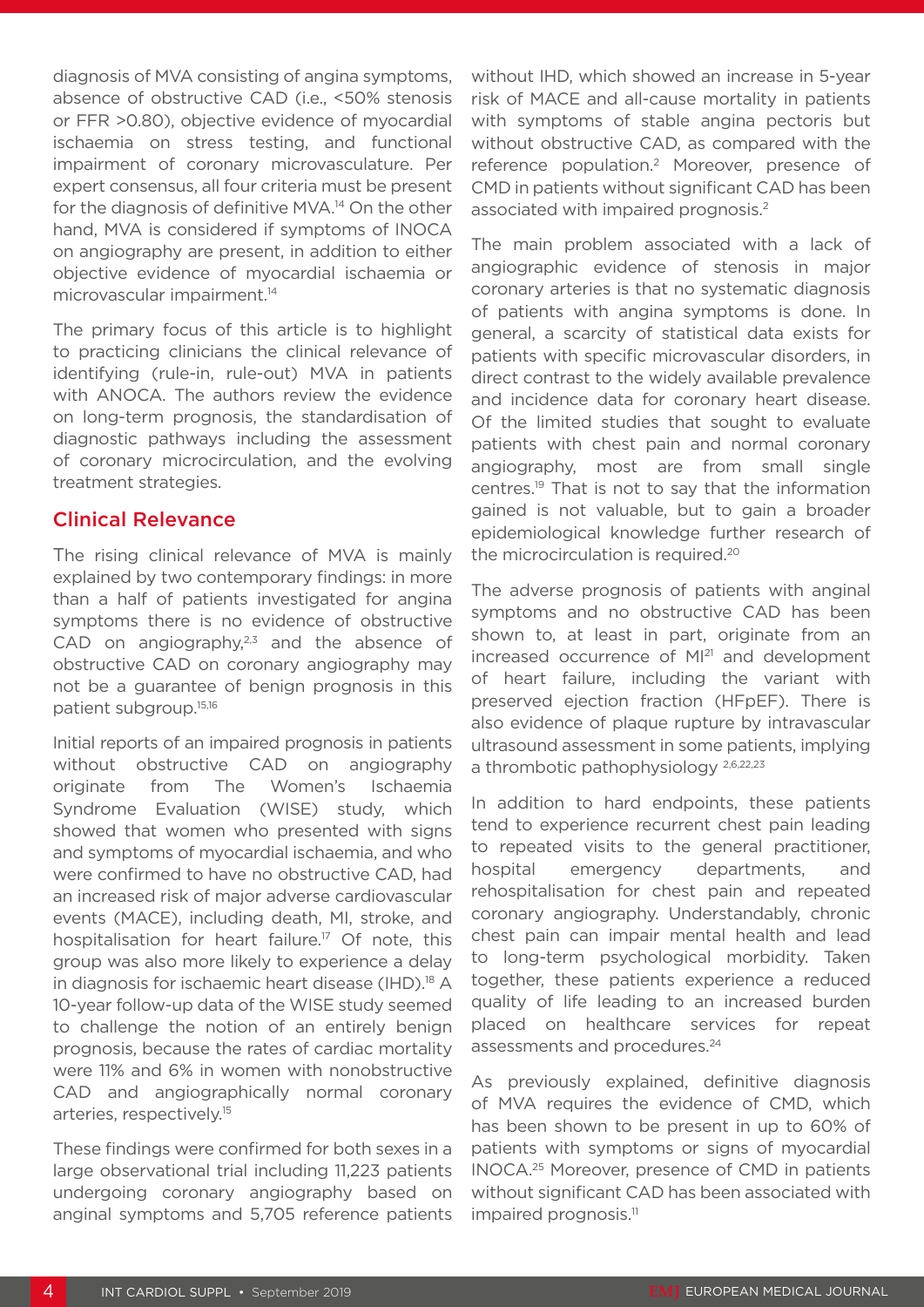In summary, when evaluating the risk of cardiovascular adverse events in patients with MVA in everyday clinical practice, it is important to note that, so far, available evidence stems mainly from heterogenous observational data without a uniform definition of MVA. In practical terms, this means that most of the patients had anginal symptoms without obstructive CAD on angiography, but the evidence of myocardial ischaemia and microvascular functional assessment were not always present. This may need to be kept in mind when interpreting hitherto published data, considering that most of the studies demonstrated incremental elevation of cardiovascular risk in patients with normal coronary arteries on angiography versus nonobstructive CAD versus obstructive CAD. However, as microvascular dysfunction may be found in patients with angiographically normal coronary arteries and nonobstructive CAD, its presence may be the key determinant of prognosis in the overall population of patients with angina but without obstructive CAD, thus making the assessment of microcirculation a key diagnostic step in these patients.

#### Patient Identification

Vascular risk factors, such as hypertension, cigarette smoking, and obesity, associate with CMD.26,27 On the other hand, affected patients, particularly women, may lack vascular risk factors. In some women, oestrogen withdrawal in relation to the menstrual cycle and menopause is implicated. Endothelial dysfunction is strongly linked with known traditional risk factors and lifestyle factors. Reactive oxygen species released in the body from smoking are known to cause endothelial damage and inflammation; an important twin study provided evidence of a lower CFR in smokers than nonsmokers (2.25 versus 2.75, respectively; p=0.03).26 Impaired CFR is also seen in patients with diabetes, hypercholesterolaemia, and other common risk factors.28 Another important risk factor is stress; men and women handle stress differently and stress-related factors appear to be more related to nonclassical manifestations of IHD, such as MVA compared with obstructive CAD.<sup>29</sup>

Hypertension, $30$  diabetes, $31-33$  and low-density  $lipoprotein<sup>34</sup>$  are associated with abnormalities of the coronary circulation and impaired CFR. In nondiabetics, insulin resistance is associated with CMD.<sup>33</sup>

Clinicians should consider a diagnosis of MVA when presented with *de novo* or recurrent angina in a patient without obstructive CAD on angiography or on computed tomographic angiography (CTA). The noninvasive management of patients is evolving and CT coronary angiography (CTCA) is increasingly adopted in preference to noninvasive stress testing. CTCA presents a conundrum. On the one hand, it helps to clarify the diagnosis of angina due to obstructive CAD, and prognosis in relation to coronary heart disease may be improved. On the other hand, a clinical strategy of CTCA does not reduce referral rates for invasive angiography, and anginal symptoms and quality of life are impaired. The CorCTCA trial is prospectively evaluating the prevalence and clinical significance of MVA and vasospastic angina in patients with angina and no obstructive CAD.35

Referral for invasive management based on findings from CTCA, as opposed to functional testing, presents the invasive cardiologist with new challenges because evidence of ischaemia will typically be lacking. In this case, assessment of lesion-level ischaemia by measurement of FFR or a nonhyperaemic pressure index should be considered and when flow-limiting CAD is ruled out, follow-on measurement of microvascular function, such as with CFR and the index of microcirculation resistance (IMR), should be considered.

The diagnosis of MVA includes anginal symptoms, myocardial ischaemia, and microcirculatory impairment.14 If CTA has been performed in preference to a functional testing then information on myocardial ischaemia may not be available. This gap may add to the diagnostic dilemma faced by clinicians and their patients. In daily clinical practice, there are several indicators that may suggest the presence of MVA.

MVA is associated with episodes of chest pain usually initiated by conditions that require an increased myocardial oxygen demand, such as physical effort or stress. In addition, most patients also have symptoms at rest, in the evening, or early in the morning. Duration of symptoms varies over time and many patients feel extremely tired, especially after a busy day. There may be relief with short-acting nitrates, but not at all times.<sup>36</sup>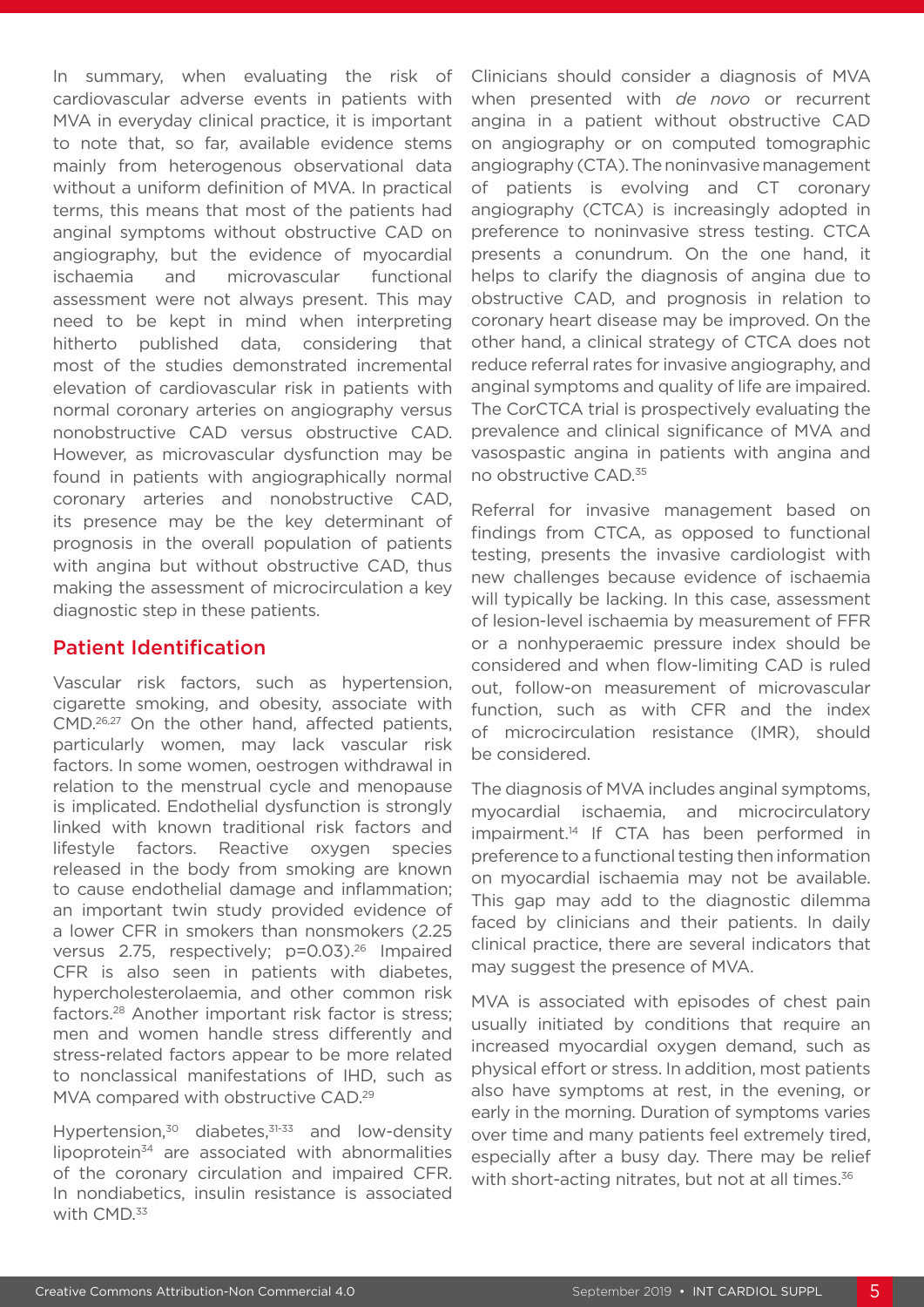On noninvasive stress testing, patients with MVA may show atypical abnormalities. Compared with patients with obstructive CAD, MVA patients tend to exhibit longer-lasting exercise and/or stress-induced angina which may take >10–15 minutes to resolve after exercise ends. They may also have limited or no response to shortacting nitrates, and left ventricular contractile abnormalities are more likely to be absent from the stress ECG.<sup>37</sup>

#### Sex Differences

MVA associates with oestrogen withdrawal after the menopause. This is especially the case in women with vascular risk factors including hypertension, $30$  diabetes, $31$  dyslipidaemia, $34$  and insulin resistance.<sup>38</sup> Oestrogen deficiency has long been offered as a reason why the majority of women with MVA with impaired endothelial function are postmenopausal, but it is unknown whether the beneficial effects of oestrogen are endothelium-dependent or related to direct vasodilating effects on the coronary arteries.<sup>39-41</sup> Indeed, WISE data do not support such a role for oestrogen deficiency.42

Immune response studies report hormonal, genetic, and environmental factors that affect the immune system, so any focus on inflammation needs to take existing sex differences into account because women and men differ in their levels of susceptibility to inflammatory and autoimmune diseases.29 Sex differences can determine an individual's immune response to autoimmune diseases and consequent chronic inflammation, such as systemic lupus erythematosus and rheumatoid arthritis, 43-46 with inflammation directly linked to CMD in patients with MVA who display no conventional risk factors for CAD; this may be key in the pathogenesis of myocardial ischaemia in this patient population.<sup>28</sup> There are also sex differences found when investigating invasive measures of CMD; CFR is higher in men than women, while IMR, a more direct measure, remains constant between both sexes.47 More recently, microvascular function was linked with cardiovascular outcomes in patients with end-stage renal disease, with consequent increased hospitalisation rates for this subgroup.<sup>48</sup>

In terms of prognosis, presence of nonobstructive CAD in women has been associated with a twice higher risk of death or MI as compared with

normal coronary arteries on angiography.<sup>49</sup> A pooled analysis including 11 clinical trials showed that 30-day mortality was higher in women than in men although this number decreased on adjusting for baseline differences. Namely, female cohort groups tended to be older with more comorbidities, whereas more males were smokers with a history of MI or bypass surgery.<sup>50</sup> In addition, older age, range of comorbidities, and underuse of revascularisation procedures in women have all been suggested as reasons to explain the mortality difference between sexes, although there is no conclusive rationalisation.<sup>51</sup>

Furthermore, an economic burden also exists wherein women evaluated for signs and symptoms of myocardial ischaemia due to CMD may be underdiagnosed and undertreated, the knock-on effect of which results in increased hospital admission rates and repeat coronary angiographies.7,52,53 As CMD occurs in approximately 50–60% of women with chest pain and no obstructive CAD, researchers considered the risk factors that might determine CMD in this subgroup, and studied a group of female patients (n=159) with a mean age of 52.9 years. However, the study showed that the existence of CMD in this group could not be predicted alone by risk factors for atherosclerosis and hormone levels.<sup>53</sup>

Therapeutic options for post-menopausal women with MVA include the standard therapeutic approaches of pharmacological and nonpharmacological measures. Cardiac rehabilitation may be particularly beneficial.<sup>38</sup> There is a limited evidence base for hormone replacement therapy. Given the association with the risk of breast cancer and atherothrombotic events, hormone replacement therapy should be considered on an individualised basis with specialist input.

Taken together, clinical indicators, including traditional risk factors, female sex, and postmenopause, may help with identification of patients susceptible to microvascular dysfunction, but ultimately the interrogation of the functional capacity of microvasculature is required for the proper diagnosis of MVA. Here, a stepwise approach and evaluation guide to the symptomatic patient with no obstructive CAD provides the basis of assessment and the order in which to conduct microcirculatory assessment techniques (Figure 1). 46,54-56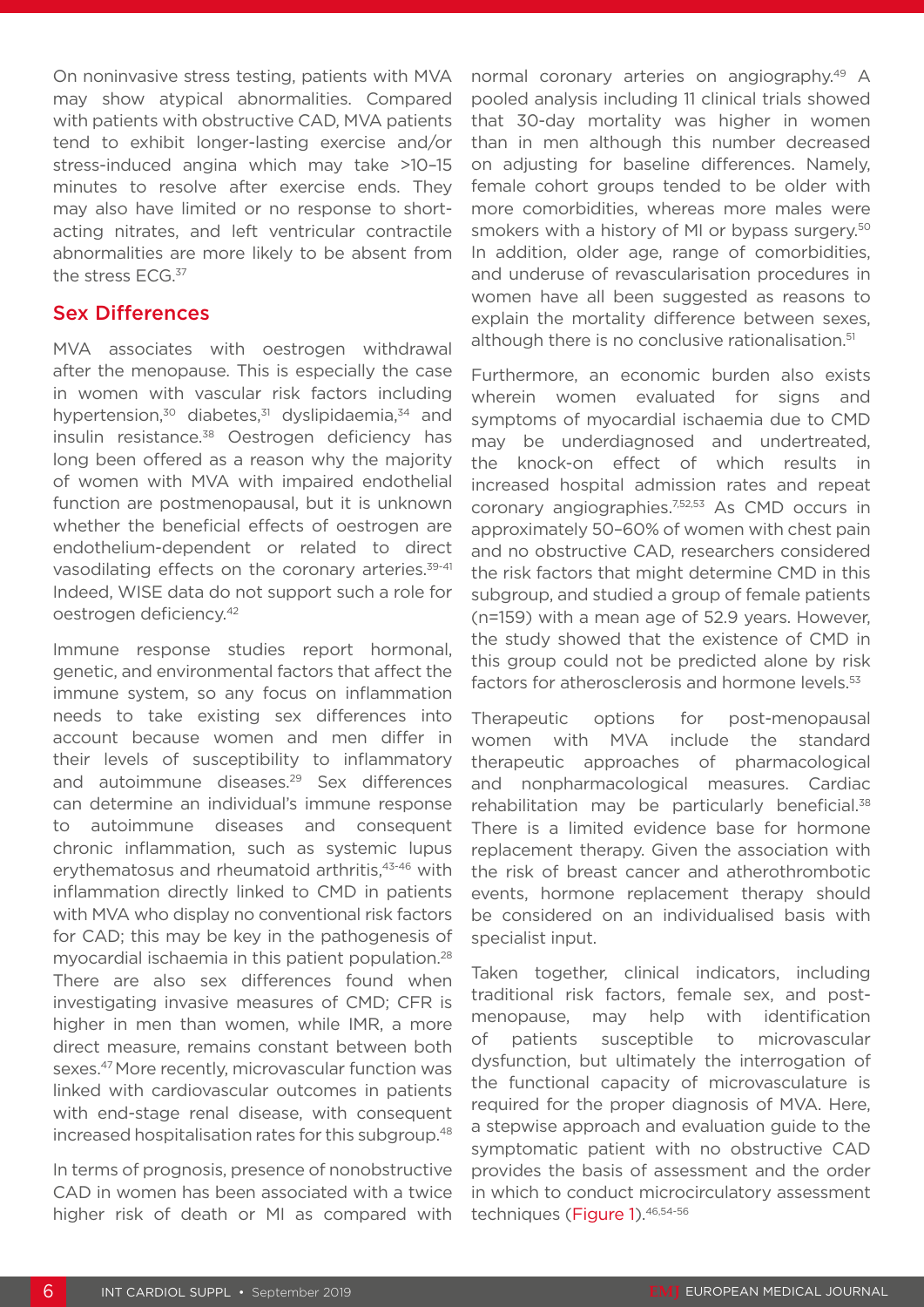

#### Figure 1: Comprehensive assessment of NOCAD during the time of angiography.

\* Evaluation of atheromatous disease can be carried out using resting or submaximal hyperaemic indices based on local practice. §Patients with visible atheroma should be commenced on secondary preventative therapy regardless of final diagnosis. The white area describes tests available on an ad-hoc basis in all catheter laboratories, whereas the grey shaded area describes acetylcholine testing that can currently only be performed on a named-patient basis clinically, or within the context of dedicated research protocols, limiting its widespread ad-hoc use.

CAD: coronary artery disease; CFR: coronary flow reserve; CMD: coronary microvascular dysfunction; FFR: fractional flow reserve; NOCAD: nonobstructive coronary artery disease.

*Reproduced from Rahman et al.56*

PART 2: ASSESSING

MICROCIRCULATION AS A POSSIBLE CAUSE OF ANGINA IN PATIENTS WITH NO OBSTRUCTIVE CORONARY ARTERY DISEASE AND DESCRIPTION OF AVAILABLE TESTS TO ASSESS THE STATUS OF MICROCIRCULATION

#### Assessment

The mechanisms of angina in patients who present with angina and normal coronary arteries on

angiography may range from severe vasospasm to atypical chest pain.<sup>57</sup> To properly characterise this heterogeneous patient population, the assessment of microcirculatory function appears to be the key diagnostic tool. Exemplary of the clinical dilemma and uncertainty with respect to the diagnosis of microcirculatory impairment, the WISE study also highlights the ongoing challenge to clinicians for accurate diagnostic testing of women with suspected IHD, regarding the influence of sex hormones on symptoms and response.<sup>7</sup> Although limitations to this study include selection bias (all patients were women),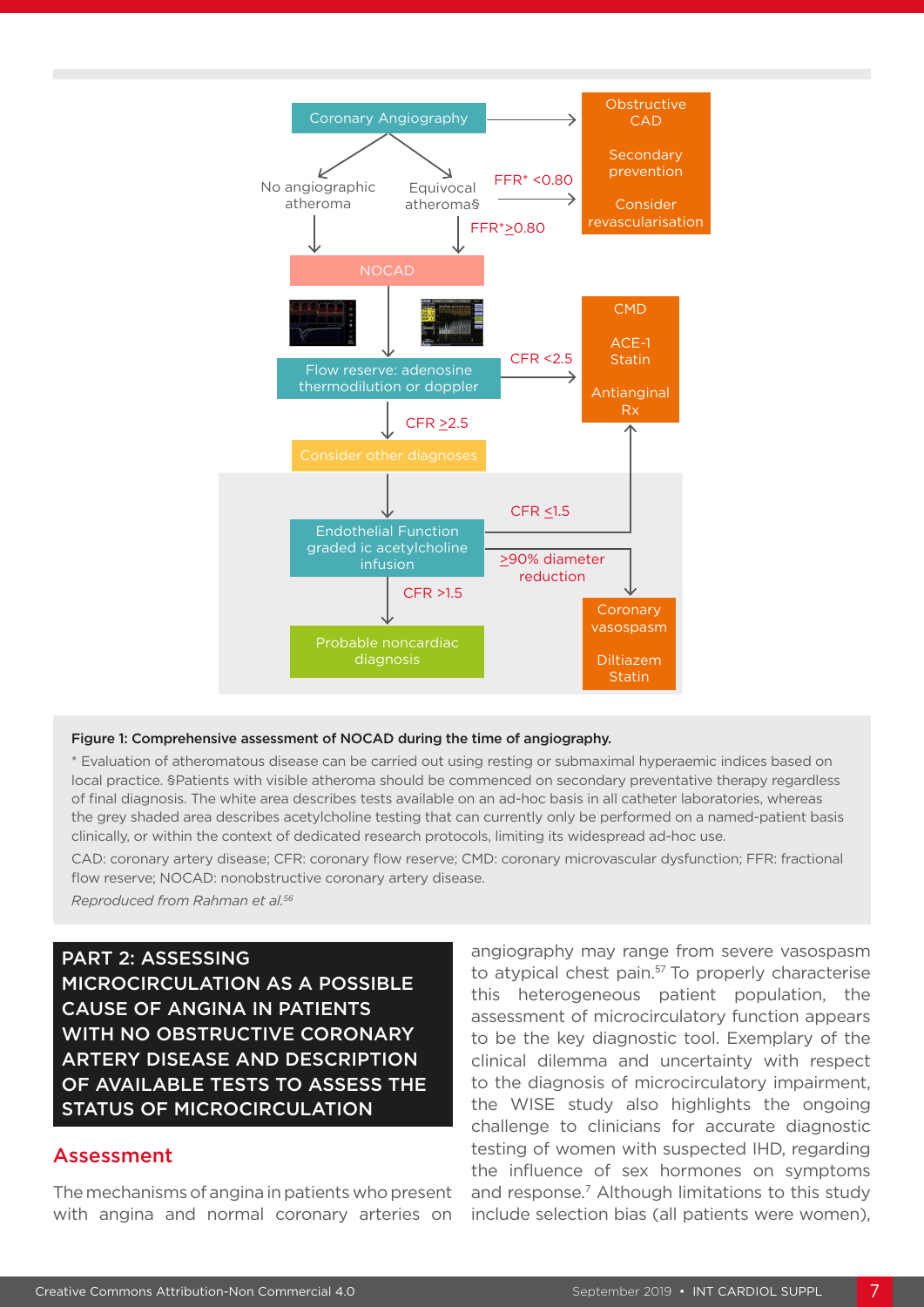the adverse outcomes reported have since been reproduced in several large, population-based registries which also extend to male patients.<sup>2,21,23</sup> A diagnostic algorithm is hereby provided to increase awareness of the entire perspective  $(Figure 2).<sup>12</sup>$ 

The Appendix to the European Society of Cardiology (ESC) guidelines on the management of stable CAD provides specific guidelines on recommended therapy for microvascular

and vasospastic angina.<sup>35</sup> It should be noted that these guidelines are due to be updated in 2019. As described earlier, COVADIS has called for standardisation of diagnostic criteria for ischaemic symptoms due to CMD for patients who present with chest pain consistent with MVA;<sup>14</sup> importantly, this key publication for investigative diagnosis of MVA outlines the agreed criteria from the COVADIS Summits of 2014 and 2015.



Figure 2: Diagnostic algorithm in patients with angina symptoms and suspected coronary artery disease/ dysfunction.

CAD: coronary artery disease; DS: diameter stenosis; FFR: fractional flow reserve. *Copied from Shaw et al.5*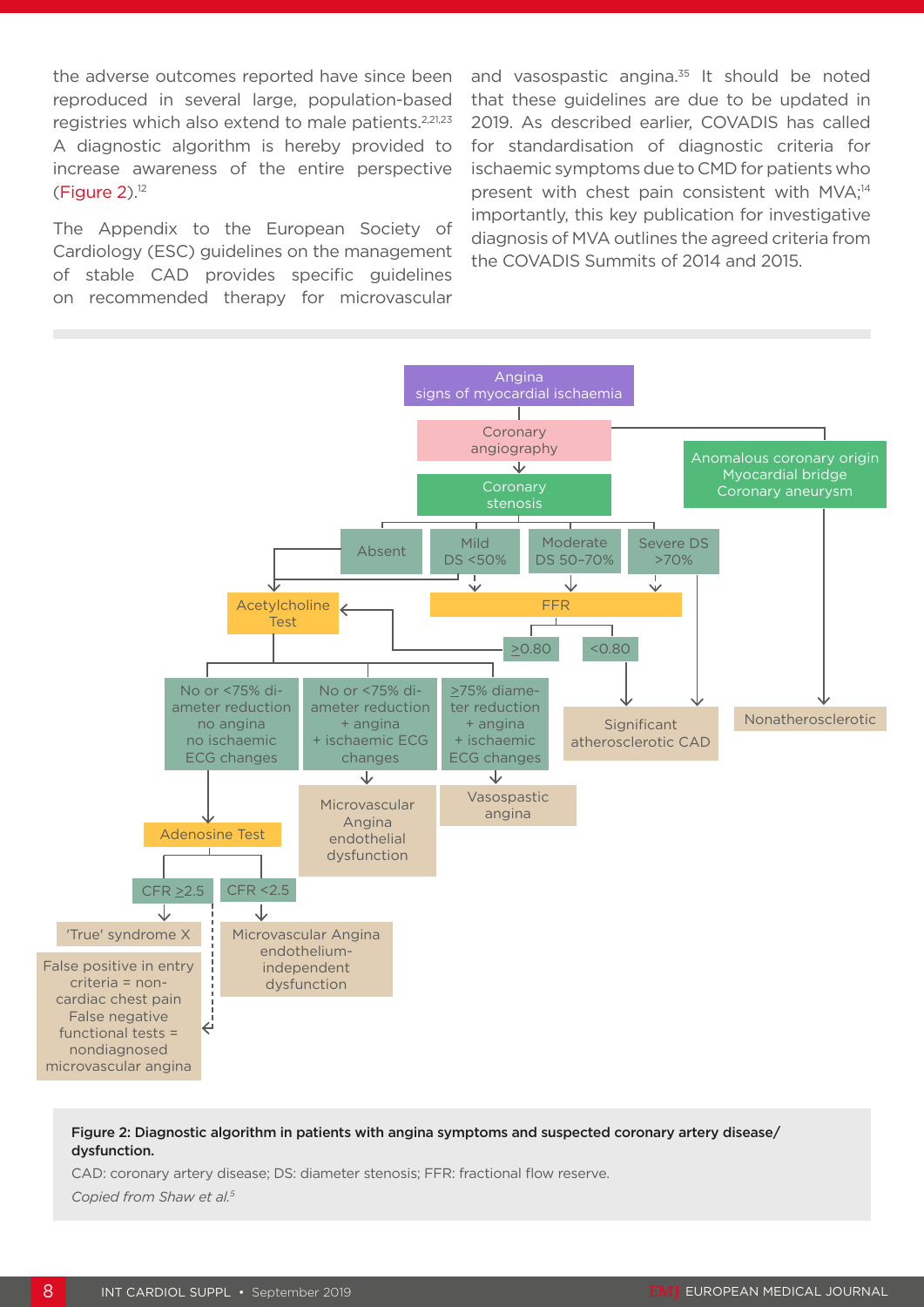Table 1: Techniques for cardiac assessment of microvascular function.

|             | Method         | Quantification                        | <b>Tracer</b>                               | <b>Spatial resolution</b>                                | <b>Recording time</b> |
|-------------|----------------|---------------------------------------|---------------------------------------------|----------------------------------------------------------|-----------------------|
| Noninvasive | <b>SPECT</b>   | None                                  | Radio isotopes                              | Very low                                                 | Long                  |
|             | PET            | Perfusion (mL/min/g)<br>gold standard | Radio isotopes<br>(cyclotron-<br>generated) | Low                                                      | Long                  |
|             | <b>CT</b>      | Perfusion (mL/min/g)                  | Contrast agent                              | Very high                                                | Low                   |
|             | <b>MRI</b>     | Perfusion (mL/min/g)                  | Contrast agent                              | Moderate                                                 | Moderate              |
|             | Ultrasound     | Perfusion (mL/min/g)                  | Microbubbles                                | High                                                     | Real time             |
| Invasive    | Doppler wire   | Flow velocity (mm/s)                  | None                                        | Selective<br>assessment in<br>target vessel<br>territory |                       |
|             | Thermodilution | Blood flow (mL/min)                   | Saline (body<br>temperature)                |                                                          |                       |
|             | <b>CTFC</b>    | None                                  | Contrast agent                              |                                                          |                       |

*Reproduced from Frishman.60*

#### How to Start Microcirculation Assessment

For patients presenting to the cath lab, a variety of methods can identify CMD in the presence of normal coronary arteries. Currently, measuring microvascular resistance is used to assess the microcirculation, although results of a new study support vascular conductance as a novel technique to identify patients with myocardial ischaemia; in the latter, epicardial and microvascular domains are assessed separately.58 State of the art in microcirculation assessment includes the following invasive techniques (Table 1).59,60

#### Coronary Angiography

This invasive procedure, known as a heart (cardiac) catheterisation procedure, detects an epicardial obstruction of blood flow to the heart. Of note is that with CTA, imaging obstructive CAD can also be excluded and noncalcified plaques can be made more visible than with angiography. However, regarding the microvasculature, both techniques provide limited qualitative and subjective information for diagnostic purposes.<sup>61</sup>

#### Coronary Flow Reserve

The CFR reflects the amount of additional blood flow available to the heart above baseline blood flow, and the capacity of the coronary circulation to increase flow following increased myocardial metabolic demands. The CFR is defined as a ratio (CFR at stress: CFR at rest) and can be derived by several methods, including myocardial contrast echocardiography (MCE-derived CFR), PET, and single-photon emission computed tomography (SPECT).<sup>62,63</sup> In addition, pressurederived methods evaluate flow reserve through pressure-tipped catheters which provide an estimate of coronary FFR and myocardial FFR; the fractional collateral flow is the difference between the two.64 Pressure wire-derived CFR is a safe procedure in experienced physicians to determine microvascular resistance; however, drawbacks include a lack of reproducibility and the true CFR being potentially underestimated. Measurements are not specific for the microvasculature.<sup>61</sup>

#### Index of Microcirculation Resistance

The IMR is a thermodilution technique that combines a coronary pressure wire and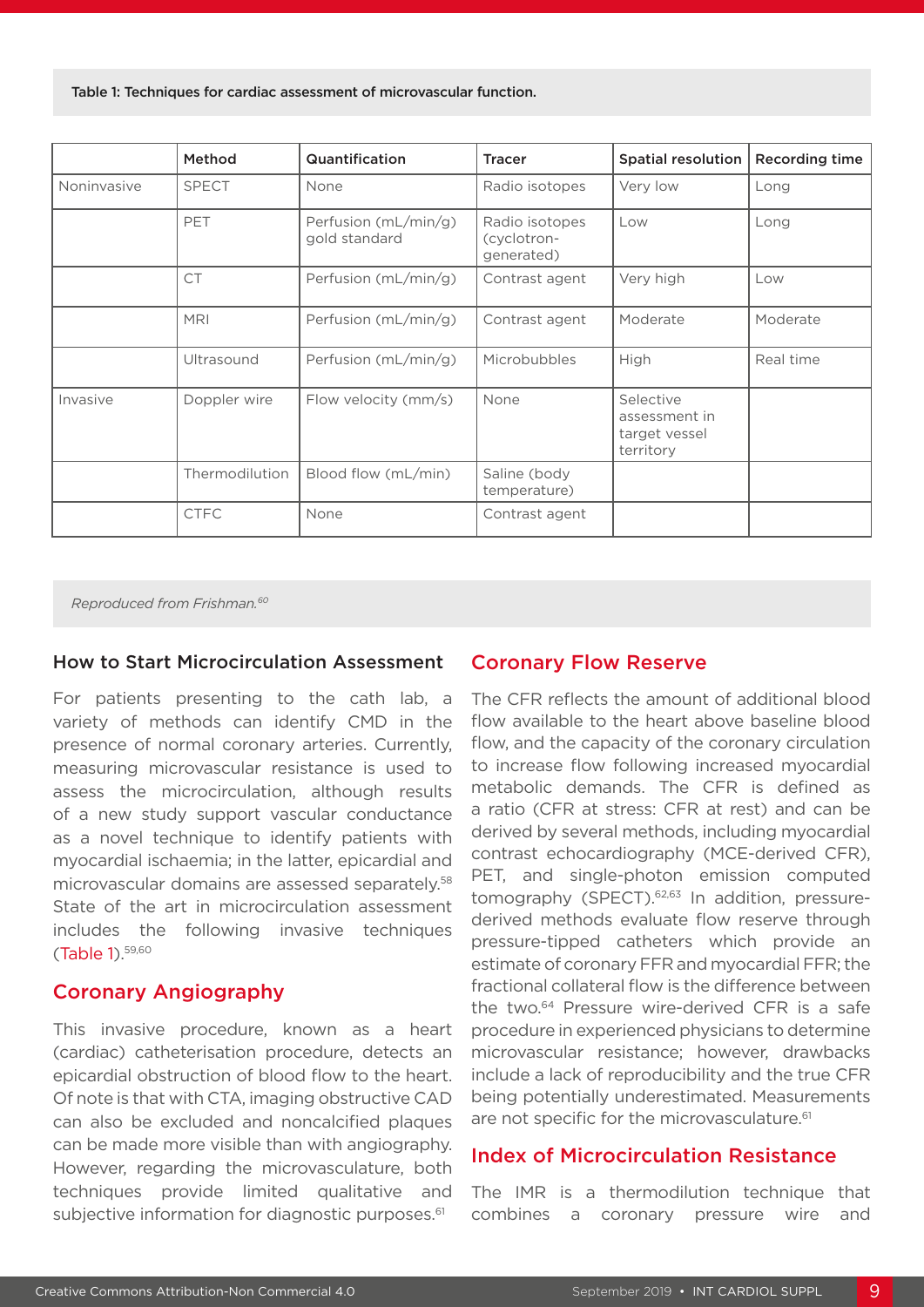commercially available software to perform a quantitative assessment of microvascular resistance. Measurement is made during maximal hyperaemia and the IMR reflects the functional status of the microcirculation. The technique is reproducible, quantitative, and specific for the microvasculature, but requires experienced operators.<sup>61,64-69</sup>

First validated some 16 years ago in an animal model, the IMR is derived from Ohm's Law for fluid flow; microvascular resistance is calculated from the change (∆) in pressure across the microcirculation (distal coronary pressure [P] minus venous pressure  $[P_{\nu}]$  divided by flow). Coronary flow is an estimate of the inverse of the mean transit time  $(T_{mn})$ ;  $P_{v}$  is typically negligible compared with  $P_d$  and may not feature in the equation.<sup>38</sup>

Resistance =  $\triangle$  Pressure / Flow

 $\triangle$  Pressure = P<sub>d</sub> – P<sub>v</sub> Flow  $\cong$  (1 / T<sub>mn</sub>)

IMR =  $P_{d}$  x T<sub>mn</sub> at maximal hyperaemia (IMR <20 is in the normal range)

#### Resistance Reserve Ratio

Resistance reserve ratio is the ratio of basal resistance:IMR, and a measure of the vasodilatory capacity of the microcirculation.

#### Fractional Flow Reserve

FFR is the gold standard technique for the assessment of the haemodynamic significance of an epicardial stenosis; however, clinical decisions are directly affected by the accuracy of measurements, interpretation may be problematic, and it does not assess the microcirculation.<sup>67-70</sup>

## Coronary Blood Flow and Epicardial Coronary Artery Diameter

Measurements are performed using endotheliumdependent probes (ACh, bradykinin, substance-P, L-NMMA, shear-stress) and endotheliumindependent probes (adenosine or sodium nitroprusside).6 Procedure-related adverse events are reported as <1% compared with coronary angiography; however, standardised protocols are limited, safety data in women is minimal, $71$  and catheterisation lab time may be an issue.

Techniques used to assess CMD are based upon patient level of risk and vary between centres

according to availability of techniques and expertise. For an individual at low-to-intermediate risk, a stress test with ECG will determine exercise capacity and tolerance. One limitation of this approach is the potential for false positive test results.25,72 Patients considered as intermediateto-high risk with abnormal ECG may undergo myocardial perfusion imaging (MPI) nuclear stress testing through SPECT or PET,<sup>73</sup> or alternatively, stress echocardiography with cardiac MRI or CT-angiography. For higher-risk patients with an abnormal MPI study, the angiogram is paired with an invasive test to determine CFR.<sup>74</sup> Another approach is simply to invoke tests of coronary vascular function in the catheter laboratory when ANOCA is suspected on clinical grounds.75

Although the focus of this article is on the invasive aspects of assessment, it is pertinent to highlight some novel noninvasive techniques for assessing patients with angina. Recent studies include: the use of cardiac magnetic resonance for detection of ischaemia due to obstructive CAD in which the authors report on pixel mapping of myocardial blood flow estimated from stress perfusion;<sup>67-69</sup> assessment of glycocalyx-mediated microvascular function using sublingual microscopy imaging and investigation of the myocardial perfusion reserve;76 measuring the flow in the left anterior descending (LAD) using transthoracic doppler echocardiography, in which CFR is measured as the ratio of hyperaemic diastolic peak flow velocity during adenosine induced maximal vasodilation to basal flow velocity; and stress perfusion echocardiography, another noninvasive, real-time imaging modality.<sup>77</sup> However, it should be noted that the use of this technique can be operator dependent, accompanied by operational difficulties and potentially disappointing results, as well as time consuming. Indeed, it is important to note that the reliability of all these measurements are investigator and patient dependent.75

Addressing a patient-centred approach to care, a recently published randomised CorMicA trial<sup>78</sup> of outpatients undergoing elective angiography as standard of care for the investigation of angina, received a stratified medical therapy based on the results of an interventional diagnostic procedure (IDP), which included intravenous infusion of adenosine (140 µg/kg/min) to assess CFR (abnormal <2.0), IMR (abnormal ≥25), and FFR (abnormal ≤0.80), as well as administration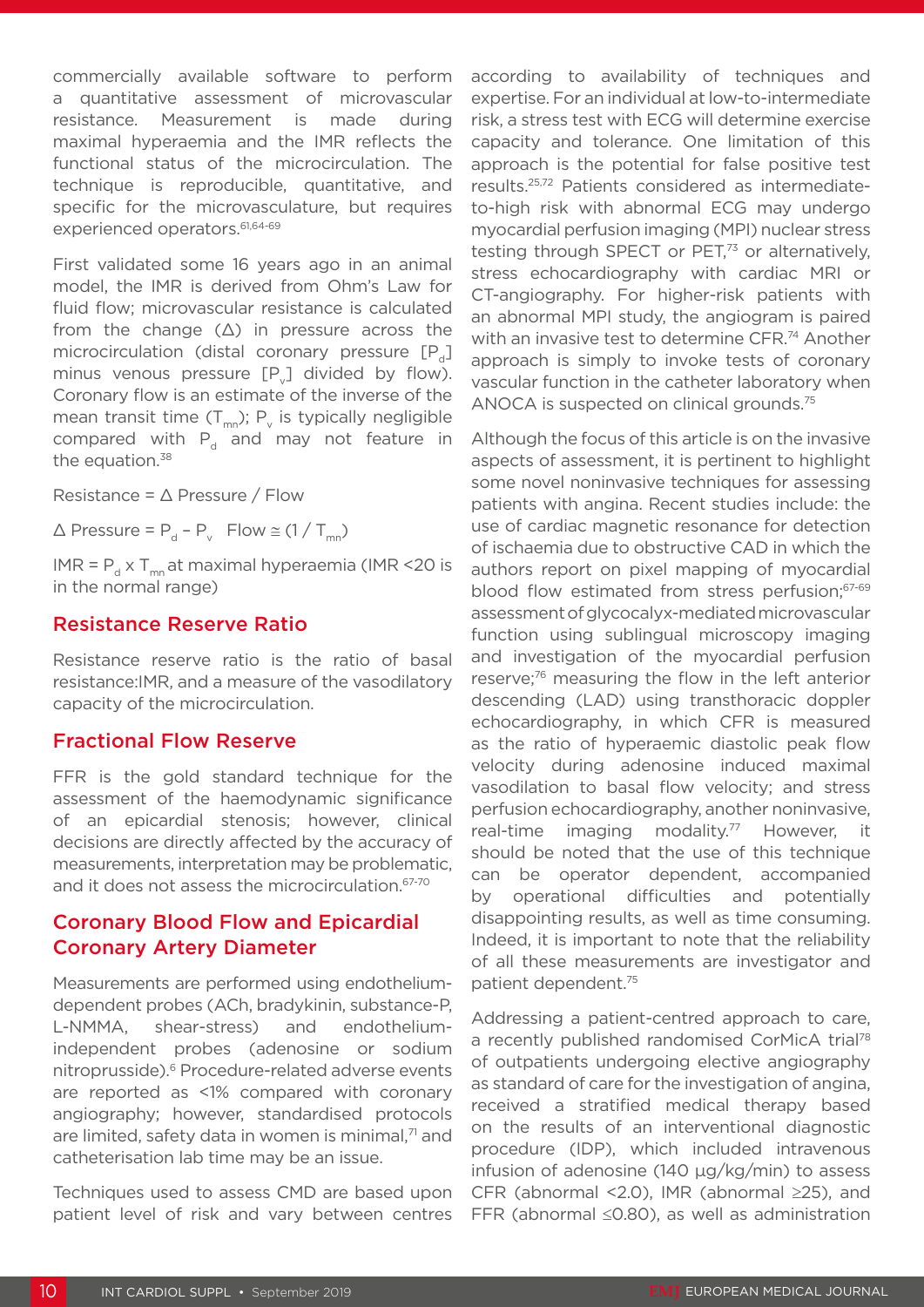of acetylcholine to provoke vasospasm. This first randomised sham-controlled trial of coronary function testing in patients with INOCA reported patient benefits of improved angina severity and increased quality of life at 6 months. The results of this study highlighted the limitations of invasive coronary angiography to identify patients with MVA and/or vasospastic angina.

#### PART 3: TREATMENT AND THERAPIES

#### Current Treatments and Prevention

Risk factor management is central to any treatment approach for patients with chest pain and no obstructive CAD, and this begins with lifestyle counselling. Studies show that diet quality is instrumental in reducing CVD incidence and events, and especially in patients with comorbidities such as diabetes.<sup>79</sup> Results of a prospective cohort study of 31,546 women and men revealed that our understanding of what constitutes healthy eating may be in question, as dietary constituents and nutrients are not consumed in isolation, e.g., salt, sugar. Results from two randomised trials, the Ongoing Telmisartan Alone and in Combination With Ramipril End Point Trial (ONTARGET) and the Telmisartan Randomised Assessment Study in ACE-I Intolerant Subjects With Cardiovascular Disease (TRANSEND), confirm that when the overall diet quality improves, the risk of recurrent CVD events is reduced beyond that of drug therapy alone.79

Comorbidities need to be aggressively managed through a programme of exercise, weight loss (natural and surgical), smoking cessation, and stress management.<sup>78</sup> Blood pressure, as well as diabetes and related metabolic disorders, all need to be controlled, with lipids managed through improved diet as discussed.80 Other nonpharmacological therapies shown to increase the health benefits of patients include cognitive behavioural therapy $81$  and meditation, $6$  which may be helpful in stress management.

## First-Line Therapy

Evaluation of treatment strategies for patients with MVA is challenging because of the absence of a standardised definition and diagnostic criteria. Current recommendations are for traditional antianginal therapies, such as β-adrenergic receptor blockers (beta-blockers), calcium channel blockers, and short-acting nitroglycerine. The prophylactic use of long-acting nitrates may have an adverse effect on ischaemia due to the development of tolerance which results in an overall reduction of the antianginal effects.<sup>82</sup>

Beta-blockers can reduce the occurrence of angina episodes, improve ischaemic threshold, and even improve endothelial function in some patients through a possible antioxidant effect, although this remains to be proven widely in a clinical setting.<sup>83</sup> The choice of drug class will be dependent upon patient tolerance and preference, contraindications, and the presence of comorbidities,<sup>84</sup> and are not recommended for patients with vasospastic angina. Also, abrupt withdrawal may result in rebound myocardial ischaemia.

Calcium channel blockers reduce afterload and increase the myocardial blood flow, while reducing heart rate and contractility. Systemic and coronary vasodilation is achieved through interaction with L-type  $Ca^{2+}$  receptors. It is preferable to use long-acting preparations and contraindications for nondihydropyridine calcium channel blockers are similar to those for beta-blockers.59

Organic nitrates can reduce myocardial oxygen demands while maintaining or increasing coronary artery flow, and are longstanding treatment for angina pectoris.<sup>60</sup> Their safety profile allows them to be used with both betaadrenergic or calcium-channel blockers, although several studies report no benefit in patients with chest pain and no obstructive CAD.85,86 Treatment with oral nitrates necessitates an individualised approach. Usually angina symptoms will improve with oral nitrate therapy, especially in patients who benefit from sublingual nitrates. In some patients, angina may deteriorate, presumably due to a steal phenomenon by vasodilatation of collateral vessels. Some patients may not tolerate statins because of side effects. Statins, angiotensin-converting enzyme inhibitors (ACE-I), and low-dose aspirin are also current pharmacology for CMD with the aim of treating microvascular endothelial dysfunction.6,78 Patients with exercise-induced ischaemia and flowmediated dilation respond to statin therapy, and the observed beneficial effects are considered to be attributable to improved endothelial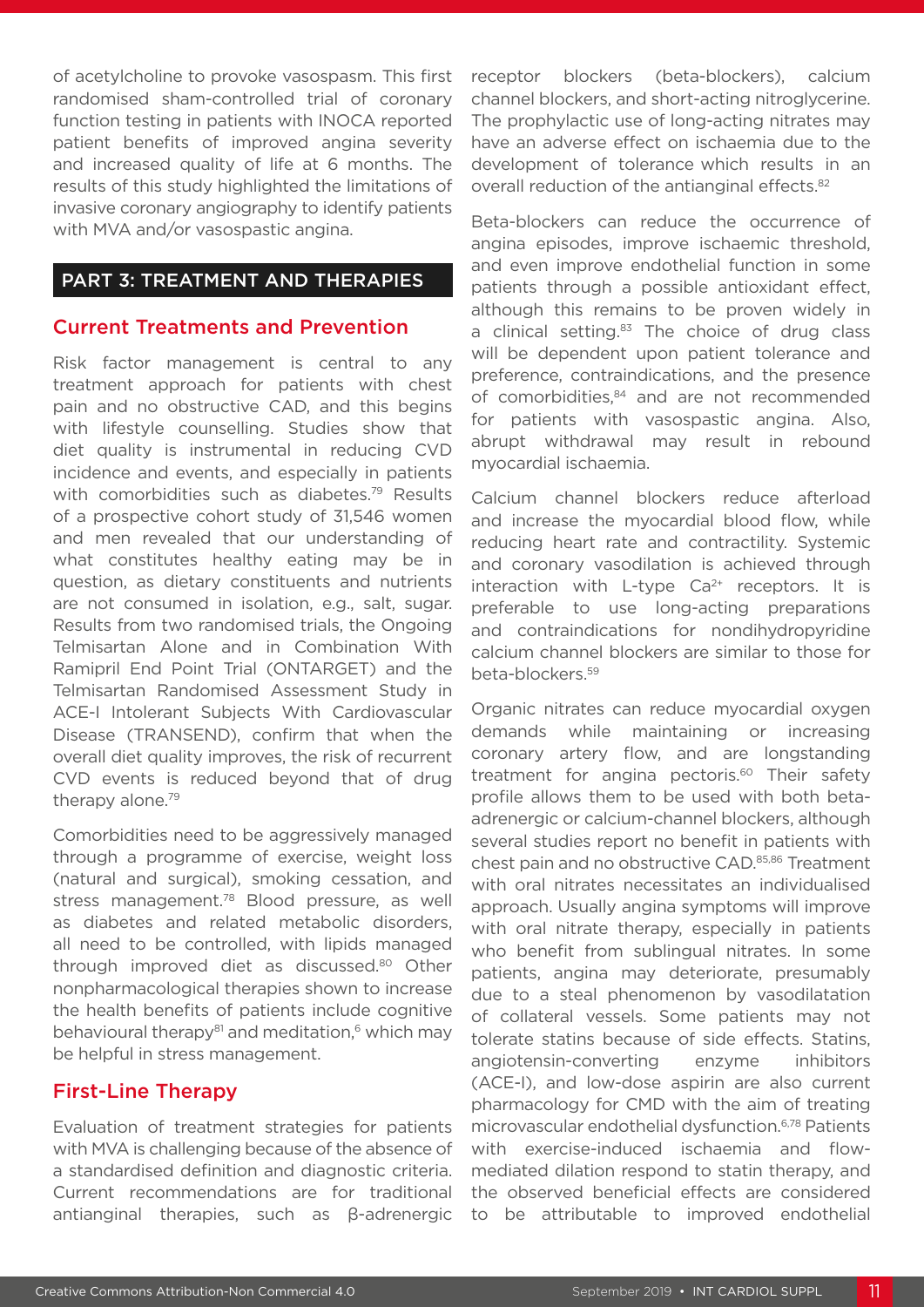function.87 ACE-I medication is effective in patients with MVA with improvement to CFR in this patient population.<sup>88</sup> The WISE doubleblind randomised study of women with symptoms of cardiac ischaemia, nonobstructive coronary arteries, and MVD, revealed improved microvascular function in a substudy of 78 women.89 If patients are intolerant of ACE-I, angiotensin receptor blockers are an alternative, although there are no data for how effective this therapy may be for CMD patient subgroups. Additionally, for patients with insulin resistance, metformin administration is effective in increasing microvascular function.<sup>90</sup> Imipramine, a tricyclic medication, also improved the symptoms of patients with chest pain and no obstructive CAD; this was thought to be due to a visceral analgesic effect.<sup>91</sup> Aspirin may be beneficial in patients with CAD but when CAD is excluded there is no evidence to support treatment with aspirin. In this case, the risk of bleeding events outweighs any theoretical benefits.

#### Novel Therapies and Technologies: The Need for Personalised Medicine

Standard pharmacological treatment for myocardial ischaemia is often unsuccessful in patients with chest pain and no obstructive CAD and may be attributable the different causes of angina in this patient subgroup. With traditional antianginal drugs only proving effective in around half of patients with MVA, there is a growing need for more research to investigate novel therapies.<sup>92</sup> A personalised approach is needed with follow-up of individual patients to tailor therapy according to symptom relief and side-effects.

Ranolazine studies have shown favourable outcomes for improved symptoms of angina in patients with Type 1 coronary MVD (CMVD) and impaired CFR, although the mechanism remains unclear.93 A smaller study investigated the impact of ranolazine on Type 1 CMVD and reported favourable IMR changes and improved symptoms of angina in a small patient cohort (n=7).94 Patient benefits with ranolazine in studies focussed to those patients with a reduced CFR are also reported, but in this particular study IMR was not measured.95 Recent expert reviews have provided a comprehensive summary of the clinical trials and treatment options for MVD.96

Stratified medicine holds promise to guided patient management in daily practice. In the CorMicA trial, therapy was stratified based on the IDP performed as an adjunct to invasive angiography in patients with ANOCA (stenosis <50.00% and FFR >0.80).77 These patients were divided into three diagnostic groups: 1) vasospastic angina that was documented by an acetylcholine-provoked epicardial artery spasm that resolved with intracoronary nitroglycerine; 2) MVA that was characterised by CFR <2.0 and/or IMR ≥25.0 and/or microvascular spasm to acetylcholine; and 3) noncardiac chest pain with CFR >2.0 and IMR <25.0 and no vasospasm to acetylcholine. For patients with vasospastic angina, smoking cessation, calcium antagonists, and long-acting nitrates, as well as lifestyle changes were advised, whereas patients with the diagnosis of MVA received a beta-blocker (e.g., nebivolol), ACE inhibitors, and consideration for statins. These patients were also advised in terms of lifestyle change (weight loss, smoking cessation, cardiac rehabilitation programme). For patients with a diagnosis of noncardiac chest pain, antianginal therapy was stopped, and further noncardiac investigation considered. Compared with controls in whom IDP had also been performed (the results were not disclosed to the treating cardiologists, who based their decisions solely on angiography and other available medical information, but not IDP), outcomes at 6 months showed a clear improvement in angina symptoms and quality of life in the intervention arm. These patient benefits are attributed to tailored therapy, better engagement, and better-informed patients.77

Current and investigational drugs with endothelial protective effects target the specific mechanisms underlying endothelial dysfunction, and novel cardiovascular medications are more effective in the protection of the endothelium compared with the more variable effect on endothelium function of existing therapies.97,98

Long-term beneficial effects of ACE inhibitors in retaining vascular integrity may be linked with the protective action of bradykinin as an investigational drug against ROS and toxin-induced microvascular endothelial cell death. However, the clinical use of bradykinin remains contentious due to an association with inflammation and cancers.<sup>99</sup> A beneficial effect on endothelial function in hypertensive patients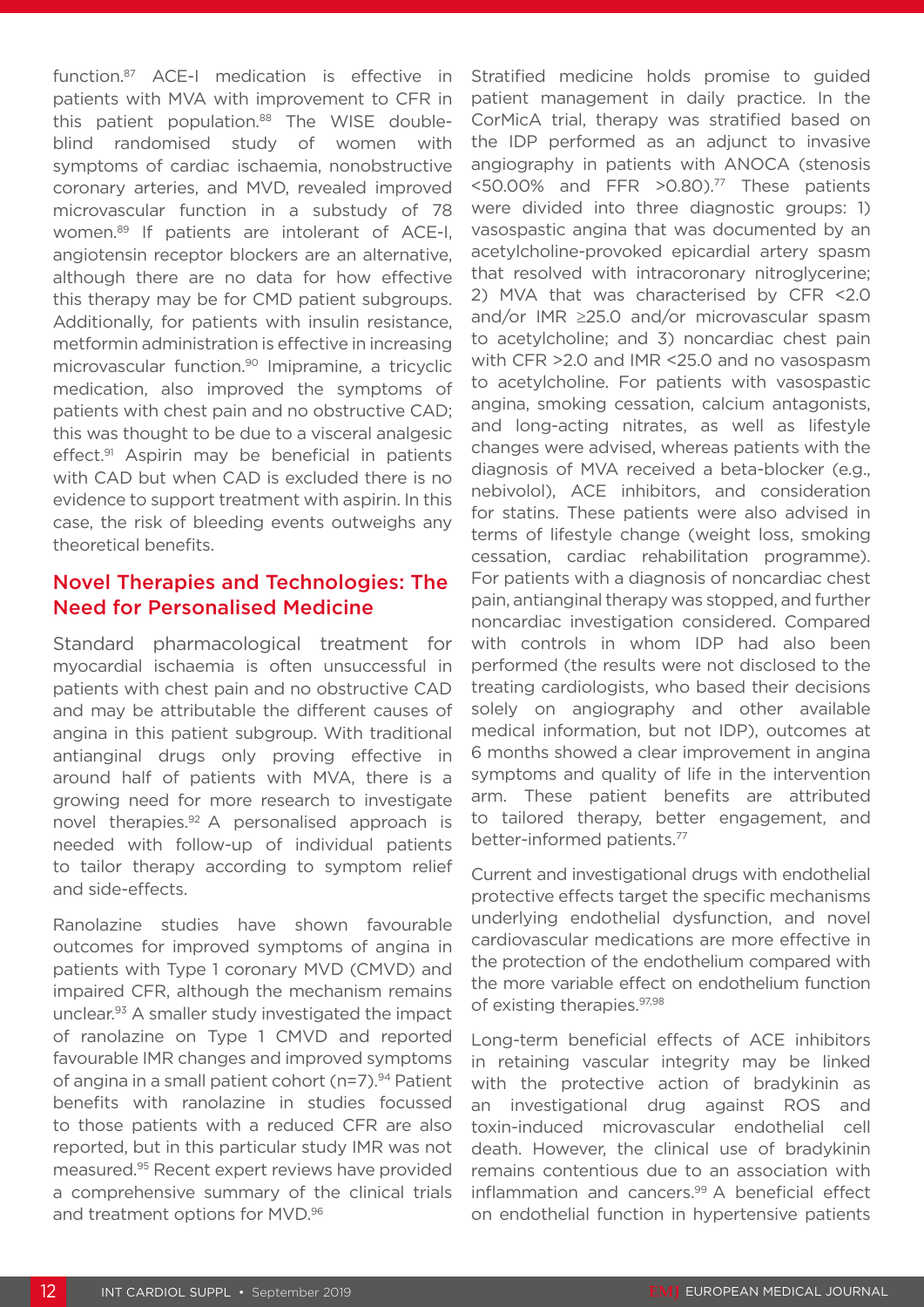with obesity has been demonstrated using a combined therapy of carvedilol (a nonselective  $\beta$ 1 and  $\beta$ 2 antagonist) with an ACE inhibitor,  $98$ although calcium-channel blockers also improve endothelial function in normotensive hypercholesterolaemic patients with no adverse effect on blood pressure or lipid levels. In addition to ACE inhibitors, angiotensin receptor blockers also improve endothelium-dependent vasodilation, but conflicting results have been obtained in the microcirculation.<sup>97</sup>

Refractory angina may also be a presenting symptom of microvascular disease, and novel technologies on the market have demonstrated a positive effect on this patient population by reducing the burden of disabling symptoms and improving quality of life. The Reducer is a medical device that creates a focal narrowing in the lumen of the coronary sinus generating a pressure gradient across the device within 4–6 weeks after implantation; at this point tissue ingrowth covers the metal mesh design. Symptoms of angina are alleviated because of improved perfusion achieved through redistribution of blood within the ischaemic subepicardium.<sup>100</sup>

For individuals with MVA there is no conclusive evidence that supports a specific class of drugs or combined therapy, or therapy and technology, presumably because of the knowledge gap regarding the cause of MVA and the inconsistency of patient response to available drug treatments.101

#### Case Studies

The first case study describes a 59-year-old male with a 7-year history of exertional chest pain radiating down his left arm and a medical history of Type 2 diabetes mellitus, hypertension, dyslipidaemia, a family history of premature CAD, a previous transient ischaemia attack, and obesity. On initial presentation 7 years ago, a myocardial perfusion scan was reported to have shown inducible ischaemia. The patient then underwent invasive coronary angiography, showing an anomalous circumflex artery, but otherwise unobstructed coronary arteries. His antianginal treatment was stopped by his attending cardiologist. In the last year, the patient presented again to the local cardiology service with worsening symptoms. A CTCA was performed, showing mild plaque disease only. Due to limiting symptoms, the patient underwent a further invasive coronary angiogram and coronary physiological test (Figure 3), revealing impaired coronary microvascular function (CFR of 1.6 and an IMR of 59). The patient was subsequently diagnosed with MVA and started on verapamil.



#### Figure 3: Case study assessment of coronary microvascular function.

Microvascular function measured using a pressure wire coupled with thermodilution, at rest and during maximal hyperaemia, demonstrated impaired coronary microvascular function (CFR 1.6 and IMR 59).

CFR: coronary flow reserve; FFR: fractional flow reserve; Hyp: hyperaemia; IMR: index of microcirculatory resistance; Pa: mean proximal coronary pressure; Pd: mean distal coronary pressure.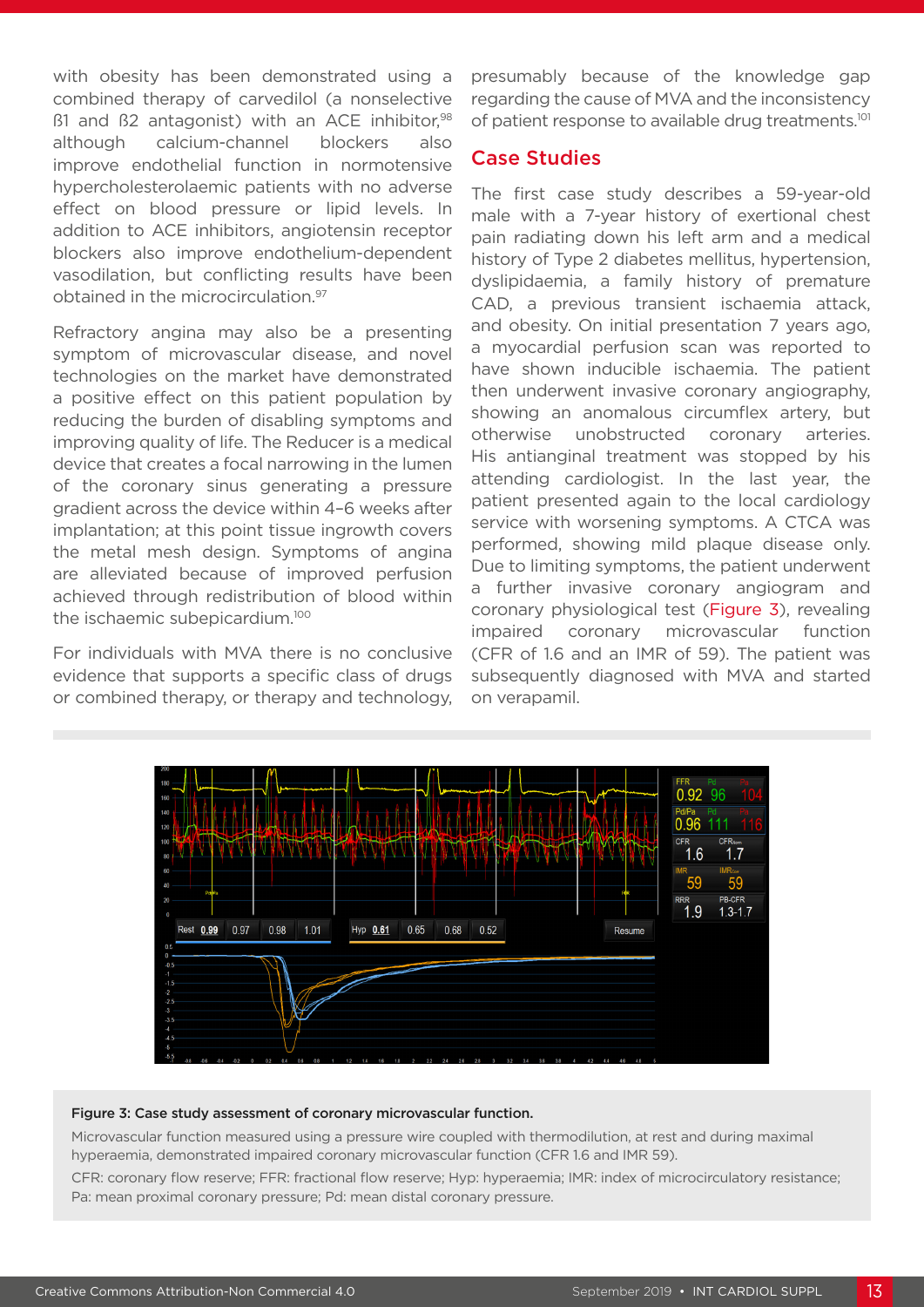

Figure 4: Case study assessment of coronary endothelial function. Left coronary artery (LCA) of patient before (A) and after (B) the infusion of 200 μg ACh. No significant changes in the diameter of epicardial coronary arteries were evident.

The second case study describes a 69-yearold female who started to experience anginal symptoms 8 years earlier. A smoker (15/day) since her teens, she also was afflicted by diabetes and hypertension for >10 years. Her father was diagnosed with acute coronary syndrome at the age of 54 years and her mother suffered a stroke when she was 72 years old. A coronary angiogram was performed when the patient first started to experience symptoms, showing a nonsignificant lesion in the LAD. A year after the patient's first symptoms, she had a minor stroke and subsequently visited the outpatient clinic over a number of years with stable symptoms of chest pain, both at rest and during exercise. An exercise test was carried out several times, being nonconclusive without many symptoms. At this stage the patient had been unable to stop smoking. Gradually, her symptoms of chest pain and dyspnoea increased over the years, resulting in a recent coronary angiogram with coronary testing. Figure 4 shows her left coronary artery (LCA) with diffuse atherosclerosis, but no significant lesions. FFR was 0.88 in the LAD, CFR was 2.5, and IMR 42. At acetylcholine testing up to 200 µg, no significant changes in the diameter of the epicardial coronary arteries were seen. It was concluded that the patient had diffuse NOCAD with MVD. Treatment continued with aspirin, a statin, β-blocker, and an ACE-I. The patient did not tolerate calcium antagonists well. The patient was also able to stop smoking.

## **CONCLUSION**

Angina with NOCAD is a common outcome following coronary angiography. Given the longterm health burden of affected patients, and emerging evidence in favour of stratified therapy, a proactive approach is justified. A variety of mechanisms underpin the origin of chest pain in patients with angina and no obstructive CAD. Novel invasive diagnostic approaches now empower cardiologists to rule-in or rule-out coronary vasomotion disorders in the catheter laboratory. There are several methods by which to evaluate the microcirculation in the catheterisation lab, such as IMR and CFR. Availability of existing qualitative and quantitative techniques help guide the treatment of patients with chest pain and normal arteries on angiography. Results from research into novel therapies is now more widely available as seen from the CorMicA trial and ranolazine studies, the positive results of which will encourage larger studies in the future. Currently, the evidence base seems to support a stratified approach with medication therapy tailored to the findings of the assessment of microcirculation. More attention to this patient population and more rigorous investigation of the issue is urgently needed.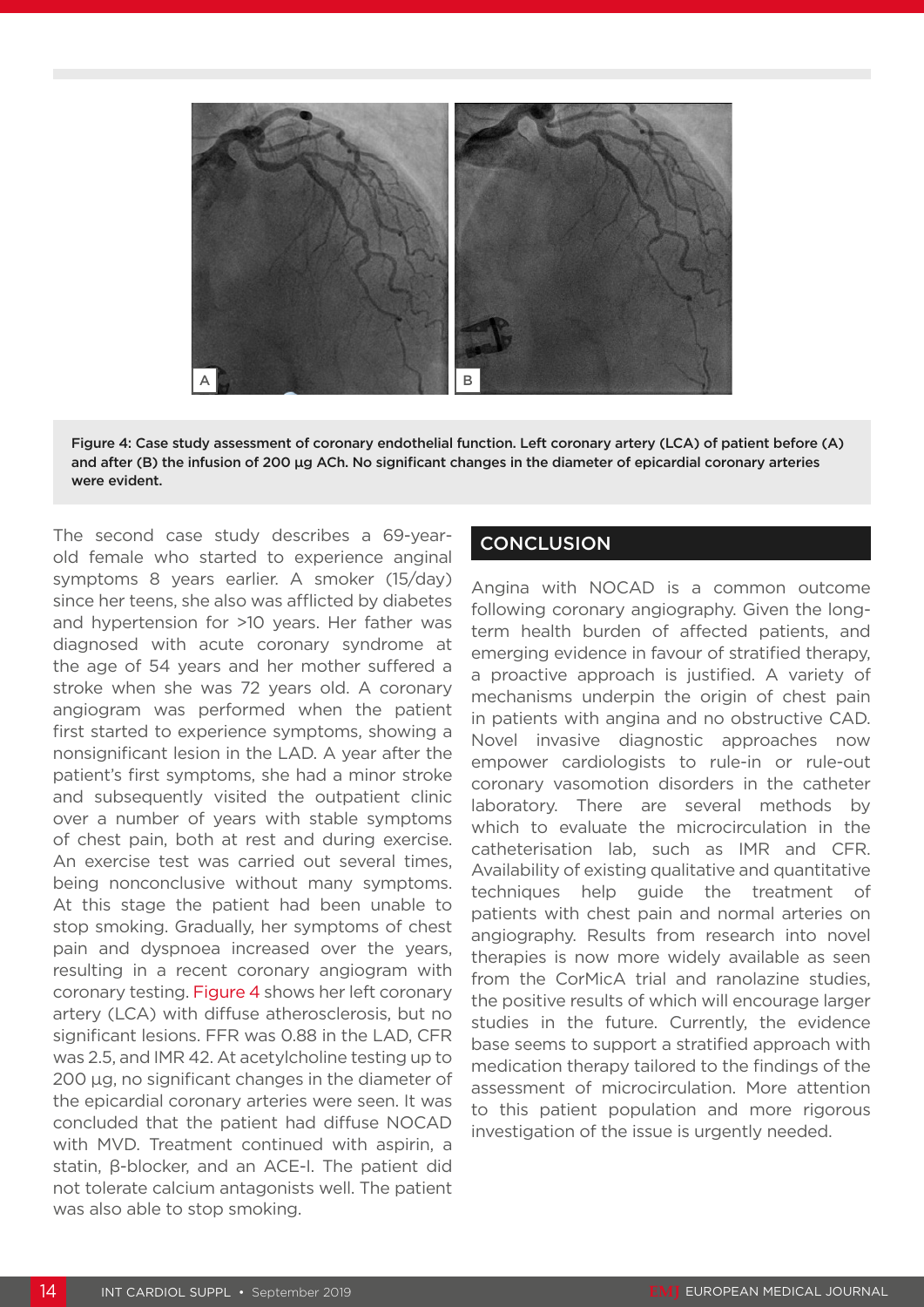#### References

- 1. Patel MR et al. Low diagnostic yield of elective coronary angiography. New Engl J Med. 2010;362:886-95.
- 2. Jespersen L et al. Stable angina pectoris with no obstructive coronary artery disease is associated with increased risks of major adverse cardiovascular events. Eur Heart J. 2012;33(6):734-44.
- 3. Bradley SM et al. Normal coronary rates for elective angiography in the Veterans Affairs Healthcare System: Insights from the VA CART program (veterans affairs clinical assessment reporting and tracking). J Am Coll Cardiol. 2014;63(5):417-26.
- Johnston N et al. Are we using cardiovascular medications and coronary angiography appropriately in men and women with chest pain? Eur Heart J. 2011;32(11):1331-6.
- 5. Shaw LJ et al. Impact of ethnicity and gender differences on angiographic coronary artery disease prevalence and in-hospital mortality in the American College of Cardiology-National Cardiovascular Data Registry. Circulation. 2008;117(14):1787-801.
- 6. Bairey Merz CN et al. Ischemia and No Obstructive Coronary Artery Disease (INOCA): Developing evidencebased therapies and research agenda for the next decade. Circulation. 2017;135(11):1075-92.
- Bairey Merz CN et al. The Women's Ischemia Syndrome Evaluation (WISE) study: Protocol design, methodology and feasibility report. J Am Coll Cardiol. 1999;33(6):1453-61.
- 8. Cannon RO, Epstein SE. "Microvascular angina" as a cause of chest pain with angiographically normal coronary arteries. Am J Cardiol. 1988;61(15):1338-43.
- Camici PG, Crea F. Coronary microvascular dysfunction. N Engl J Med. 2007;356(8):830-40.
- 10. Berry C. Stable coronary syndromes: The case for consolidating the nomenclature of stable ischemic heart disease. Circulation. 2017;136(5):437-9.
- 11. AlBadri A et al. Impact of abnormal coronary reactivity on long-term clinical outcomes in women. J Am Coll Cardiol. 2019;73(6):684-93.
- 12. Radico F et al. Angina pectoris and myocardial ischemia in the absence of obstructive coronary artery disease: Practical considerations for diagnostic tests. JACC Cardiovasc Interv. 2014;7(5):453-63.
- 13. Pasupathy S et al. Myocardial infarction with nonobstructive coronary arteries (MINOCA): The past, present and future management. Circulation. 2017;135(16):1490-3.
- 14. Ong P et al. International standardization of diagnostic criteria for microvascular angina. Int J Cardiol. 2018;250:16-20.
- 15. Kenkre TS et al. Ten-year mortality in the WISE study (Women's Ischemia Syndrome Evaluation). Circ Cardiovasc Qual Outcomes. 2017;10(12).pii:e003863.
- 16. Murthy VL et al. Effects of sex on coronary microvascular dysfunction and cardiac outcomes. Circulation. 2014;129(24):2518-27.
- 17. Gulati M et al. Adverse cardiovascular outcomes in women with nonobstructive coronary artery disease: A report from the Women's Ischemia Syndrome Evaluation Study and the St James Women Take Heart Project. Arch Intern Med. 2009;169(9):843–50.
- 18. Pepine CJ et al.; ACC CVD in Women Committee. Emergence of nonobstructive coronary artery disease: A woman's problem and need for change in definition on angiography. J Am Coll Cardiol. 2015;66(17):1918-33.
- 19. Reeh R et al. Prediction of obstructive coronary artery disease and prognosis in patients with suspected stable angina. Eur Heart J. 2019;40(18);1426-35.
- 20. Tavella R, Eslick GD., ''Epidemiology of cardiac syndrome x and microvascular angina,'' Kaski J et al. (eds.), Chest pain with normal coronary arteries (2013). Springer, London, pp.37-47.
- 21. Maddox TM et al. Nonobstructive coronary artery disease and risk of myocardial infarction. JAMA. 2014;312(17):1754-63.
- 22. Reynolds HR. Mechanisms of myocardial infarction in women without angiographically obstructive CAD. Circulation 2011;124(13):1414-25.
- 23. Sedlak TL et al. Sex differences in clinical outcomes in patients with stable angina and no obstructive coronary artery disease. Am Heart J. 2013;166(1):38-44.
- 24. Sara JDS et al. The prevalence of myocardial bridging associated with coronary endothelial dysfunction in patients with chest pain and nonobstructive coronary artery disease. EuroIntervention. 2019. [Epub ahead of print].
- 25. Sara JD et al. Prevalence of coronary microvascular dysfunction among patients with chest pain and nonobstructive coronary artery disease. JACC Cardiovasc Interv. 2015;8(11):1445-53.
- 26. Naderi S. Microvascular coronary dysfunction – An overview. Curr Atheroscler Rep. 2018;20(2):7.
- 27. Pries AR et al. Coronary vascular

regulation, remodelling, and collateralization: Mechanisms and clinical implications on behalf of the working group on coronary pathophysiology and microcirculation. Eur Heart J. 2015;36(45):3134-46.

- 28. Recio-Mayoral A et al. Inflammation and microvascular dysfunction in cardiac syndrome X patients without conventional risk factors for coronary artery disease. JACC Cardiovasc Imaging. 2013;6(6):660-7.
- 29. Klein SL, Flanagan KL. Sex differences in immune responses. Nat Rev Immunol. 2016;16(10):626-38.
- 30. Antony I et al. Coronary vasodilator reserve in untreated and treated hypertensive patients with and without left ventricular hypertrophy. J Am Coll Cardiol. 1993;22(2):514-20.
- 31. Nitenberg A et al. Impairment of coronary vascular reserve and ACh-induced coronary vasodilation in diabetic patients with angiographically normal coronary arteries and normal left ventricular systolic function. Diabetes. 1993;42(7):1017-25.
- 32. Nahser PJ Jr et al. Maximal coronary flow reserve and metabolic coronary vasodilation in patients with diabetes mellitus. Circulation. 1995;91(3):635- 40.
- 33. Dagres N et al. Insulin sensitivity and coronary vasoreactivity: Insulin sensitivity relates to adenosinestimulated coronary flow response in human subjects. Clin Endocrinol (Oxf). 2004;61(6):724-31.
- 34. Kaufmann PA et al. Low density lipoprotein cholesterol and coronary microvascular dysfunction in hypercholesterolemia. J Am Coll Cardiol. 2000;36(1):103-9.
- 35. NHS National Waiting Times Centre Board. Coronary microvascular function and CT coronary angiography (CorCTCA) (CorCTCA). NCT03477890. https://clinicaltrials. gov/ct2/show/NCT03477890.
- 36. Task Force Members et al. 2013 ESC guidelines on the management of stable coronary artery disease: The Task Force on the management of stable coronary artery disease of the European Society of Cardiology. Eur Heart J. 2013;34(38):2949- 3003. Erratum in: Eur Heart J. 2014;35(33):2260-1.
- 37. Nihoyannopoulos P et al. Absence of myocardial dysfunction during stress in patients with syndrome X. J Am Coll Cardiol. 1991;18(6):1463-70.
- 38. Crea F et al. Coronary microvascular dysfunction: An update. Eur Heart J. 2014;35(17):1101-11.
- 39. Collins P et al. 17 beta-Estradiol attenuates acetylcholine-induced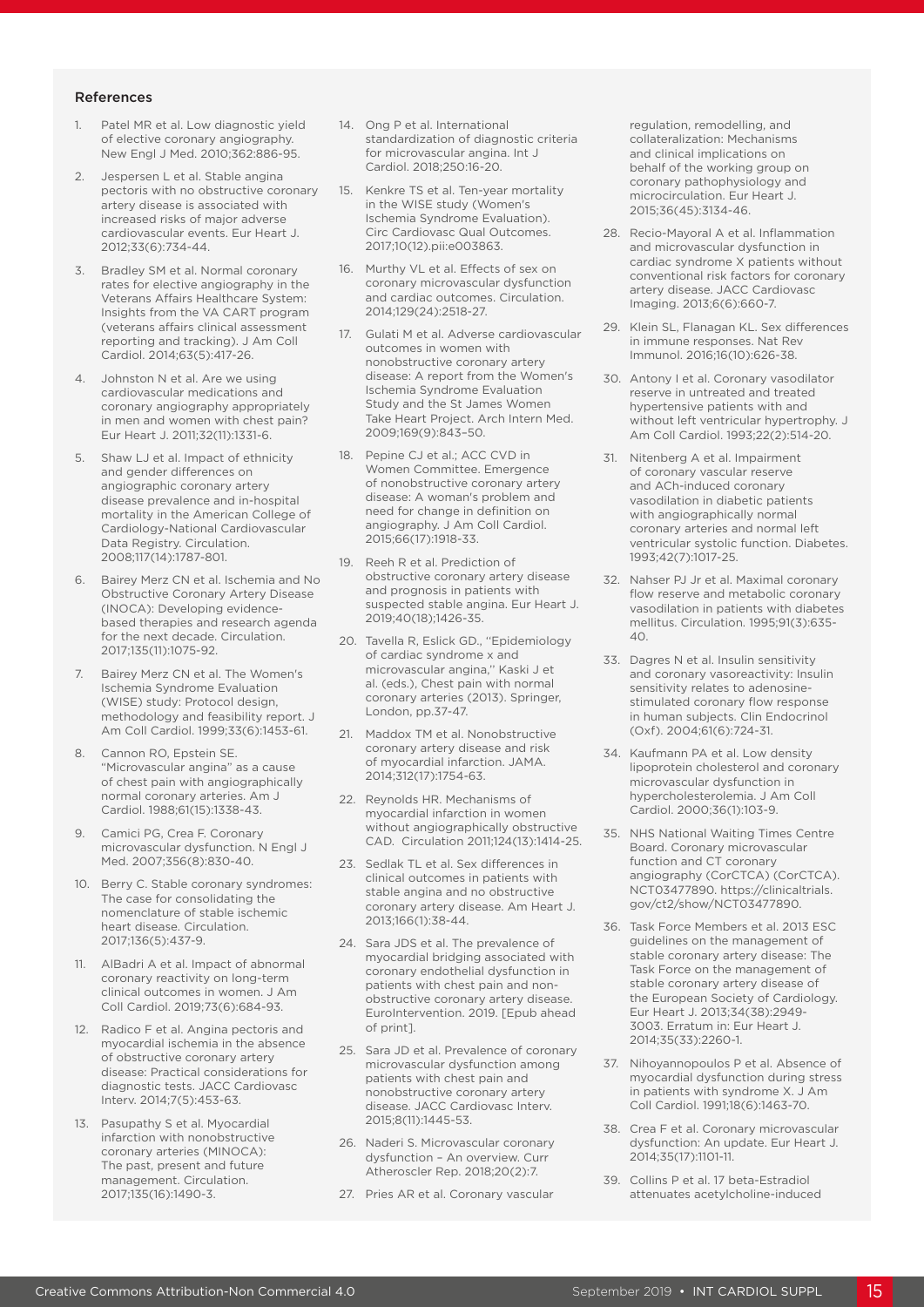coronary arterial constriction in women but not men with coronary heart disease. Circulation. 1995;92(1):24-30.

- 40. Chester AH et al. Oestrogen relaxes human epicardial coronary arteries through non-endothelium-dependent mechanisms. Coron Artery Dis. 1995;6(5):417-22.
- 41. Gilligan DM et al. Acute vascular effects of estrogen in postmenopausal women. Circulation. 1994;90(2):786-91.
- 42. Wessel TR et al. Coronary microvascular reactivity is only partially predicted by atherosclerosis risk factors or coronary artery disease in women evaluated for suspected ischemia: Results from the NHLBI Women's Ischemia Syndrome Evaluation (WISE). Clin Cardiol. 2007;30(2):69-74.
- 43. Cervera R et al. The Euro-Phospholipid project: Epidemiology of the antiphospholipid syndrome in Europe. Lupus. 2009;18(10):889-93.
- 44. Sangle SR, D'Cruz DP. Syndrome X (angina pectoris with normal coronary arteries) and myocardial infarction in patients with antiphospholipid (Hughes) syndrome. Lupus. 2008;17(2):83-5.
- 45. Nair S et al. Syndrome X and Hughes syndrome. Lupus. 2002;11(5):332.
- 46. Liao KP, Solomon DH. Mechanistic insights into the link between inflammation and cardiovascular disease: Rheumatoid arthritis as a human model of inflammation. Circ Cardiovasc Imaging. 2014;7(4):575-7.
- 47. Kobayashi Y et al. Effect of sex differences on invasive measures of coronary microvascular dysfunction in patients with angina in the absence of obstructive coronary artery disease. JACC Cardiovasc Interv. 2015;8(11):1433-41.
- 48. Ayer A et al. Associations of microvascular dysfunction with cardiovascular outcomes: The cardiac, endothelial function and arterial stiffness in ESRD (CERES) cohort. Hemodial Int. 2019;23(1):58-68.
- 49. Sharaf B et al. Adverse outcomes among women presenting with signs and symptoms of ischemia and no obstructive coronary artery disease: Findings from the National Heart, Lung, and Blood Institute-sponsored Women's Ischemia Syndrome Evaluation (WISE) angiographic core laboratory. Am Heart J. 2013;166(1):134-41.
- 50. Berger JS et al. Sex differences in mortality following acute coronary syndromes. JAMA. 2009;302(8):874- 82.
- 51. Anderson RD, Pepine CJ. Gender differences in the treatment for acute myocardial infarction: Bias or biology? Circulation. 2007;115(7):823- 6.
- 52. Kothawade K, Bairey Merz CN. Microvascular coronary dysfunction in women: Pathophysiology, diagnosis, and management. Curr Probl Cardiol. 2011;36(8):291-318.
- 53. Reis SE et al. Coronary microvascular dysfunction is highly prevalent in women with chest pain in the absence of coronary artery disease: Results from the NHLBI WISE study. Am Heart J. 2001;141(5):735-41.
- 54. Widmer RJ et al. The functional assessment of patients with nonobstructive coronary artery disease: Expert review from an international microcirculation working group. EuroIntervention. 2019;14(16):1694- 702.
- 55. Konst RE et al. Different cardiovascular risk factors and psychosocial burden in symptomatic women with and without obstructive coronary artery disease. Eur J Prev Cardiol. 2019;26(6):657-9.
- 56. Rahman H et al. Diagnosis of patients with angina and non-obstructive coronary disease in the catheter laboratory. Heart. 2019;0:1-7.
- 57. Figueras J et al. Typical angina without significant coronary stenosis: Comparison of clinical profile, circadian presentation, and long-term follow-up between patients with and patients without vasospastic angina. Coron Artery Dis. 2013;24(5):374-80.
- 58. van der Hoeven NW et al. Comprehensive physiological evaluation of epicardial and microvascular coronary domains using vascular conductance and zero flow pressure. EuroIntervention. 2019;14(15):e1593-600.
- 59. Tarkin JM, Kaski JC. Pharmacological treatment of chronic stable angina pectoris. Clin Med (Lond). 2013;13(1):63-70.
- 60. Frishman WH. Pharmacology of the nitrates in angina pectoris. Am J Cardiol. 1985;56(17):8I-131.
- 61. Fearon WF, Kobayashi Y. Invasive assessment of the coronary microvasculature: The index of microcirculatory resistance. Circ Cardiovasc Interv. 2017;10(12).pii: e005361.
- 62. Vogel R et al. The quantification of absolute myocardial perfusion in humans by contrast echocardiography: Algorithm and validation. J Am Coll Cardiol. 2005;45(5):754-62.
- 63. Petretta M et al. Imaging techniques for assessment of coronary flow reserve. Monaldi Arch Chest Dis. 2011;76(4):192-7.
- 64. Seiler C et al. Coronary collateral quantitation in patients with coronary artery disease using intravascular flow velocity or pressure measurements. J Am Coll Cardiol. 1998;32(5):1272-9.
- 65. Fearon WF, Dash R. Index of microcirculatory resistance and infarct size. JACC Cardiovasc Imaging. 2019;12(5):849-51.
- 66. Fearon WF et al. Novel index for invasively assessing the coronary microcirculation. Circulation. 2003;107(25):3129-32. Erratum in: Circulation. 2003;108(25):3165.
- 67. Liu A et al. Diagnosis of microvascular angina using cardiac magnetic resonance. J Am Coll Cardiol. 2018;71(9):969-79.
- 68. Kotecha T et al. Automated pixelwise quantitative myocardial perfusion mapping by CMR to detect obstructive coronary artery disease and coronary microvascular dysfunction: Validation against invasive coronary physiology. JACC Cardiovasc Imaging. 2019. [Epub ahead of print].
- 69. Corcoran D et al. Rationale and design of the Coronary Microvascular Angina Cardiac Magnetic Resonance Imaging (CorCMR) diagnostic study: The CorMicA CMR sub-study. Open Heart. 2018;5(2):e000924.
- 70. Blows LJ, Redwood SR. The pressure wire in practice. Heart. 2006;93(4):419-22.
- 71. Wei J et al. Safety of coronary reactivity testing in women with no obstructive coronary artery disease: Results from the NHLBI-sponsored WISE (Women's Ischemia Syndrome Evaluation) study. JACC Cardiovasc Interv. 2012;5(6):646-53.
- 72. Mygind ND et al. Coronary microvascular function and cardiovascular risk factors in women with angina pectoris and no obstructive coronary artery disease: The iPOWER Study. J Am Heart Assoc. 2016;5(3):e003064.
- 73. Bergmann SR et al. Noninvasive quantitation of myocardial blood flow in human subjects with oxygen-15 labeled water and positron emission tomography. J Am Coll Cardiol. 1989;14(3):639-52.
- 74. Kaski JC et al. Cardiac syndrome X: Clinical characteristics and left ventricular function. Long-term follow-up study. J Am Coll Cardiol. 1995;25(4):807-14.
- 75. Jaarsma C et al. Non-invasive assessment of microvascular dysfunction in patients with microvascular angina. Int J Cardiol. 2017;248:433-9.
- 76. Tweet MS et al. Stress echocardiography: What is new and how does it compare with myocardial perfusion imaging and other modalities? Curr Cardiol Rep. 2015;17(6):43.
- 77. Ford TJ et al. Stratified medical therapy using invasive coronary function testing in angina: The CorMicA Trial. J Am Coll Cardiol. 2018;72(23 Pt A):2841-55.